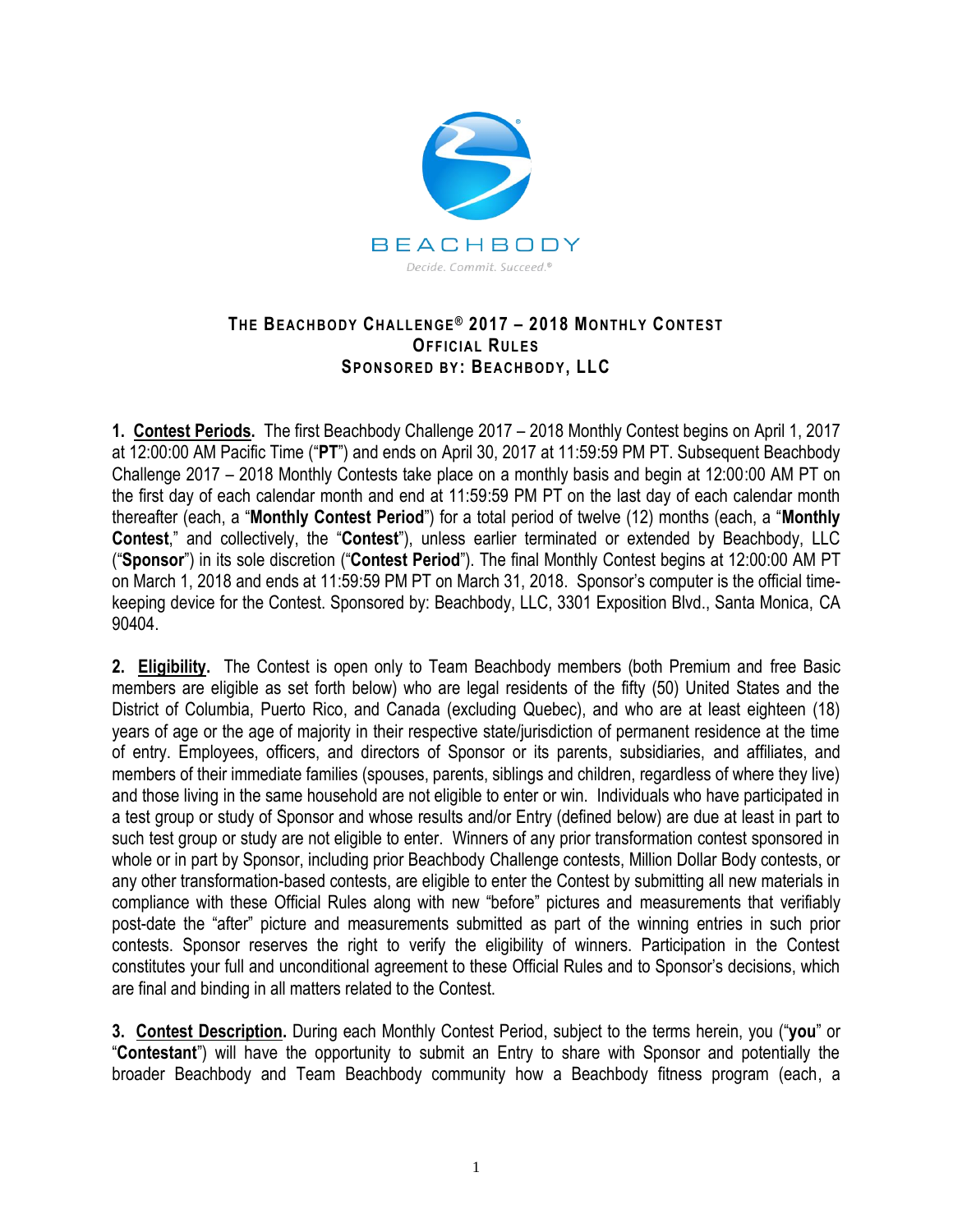"**Beachbody Program**") has changed your body and your life<sup>1</sup> . At the end of each Monthly Contest Period, Sponsor will sort all Entries received during the Contest into eight (8) separate categories based on age and gender (see Section 5 below for details). Sponsor will then judge all such Entries pursuant to the Judging Criteria (as defined below) to determine the best and most compelling transformation story in each of the eight (8) categories. Subject to Sponsor's verification and these Official Rules, these eight winners will each receive \$1,000.00 and will be eligible to participate in the Beachbody Challenge 2017 – 2018 Grand Prize Contest, subject to the terms and conditions in the official rules for that contest, which can be accessed [here](http://www.beachbodychallengecontest.com/) or by visiting [www.BeachbodyChallengeContest.com.](http://www.beachbodychallengecontest.com/) In addition, if any winner of a Monthly Contest nominates their personally sponsoring Team Beachbody Coach ("**personally sponsoring Coach**") for the role that Coach played during the winner's transformation on their original Entry, that personally sponsoring Coach will also be eligible to receive \$500, subject to these Official Rules.

**4. How To Enter.** In order to enter a Monthly Contest and be eligible to win a prize, you must meet all eligibility requirements herein and have provided all information required on your Team Beachbody account page (not your public profile), including your current full name, email, home address and telephone number (see [www.TeamBeachbody.com](http://www.teambeachbody.com/) for details). You must then submit a complete and valid Entry, which must adhere to the following guidelines:

**Submission Materials.** During a Monthly Contest Period, you must submit all of the required items listed in paragraphs I.(A)-(E) below via the online Entry page located at [www.BeachbodyChallengeContest.com.](http://www.beachbodychallengecontest.com/) OPTIONAL: If you would like to share with Sponsor additional information such as how a Beachbody supplement, nutritional product or program (e.g., Shakeology® or the Beachbody Ultimate Reset®) has been part of your transformation journey, how your personally sponsoring Coach has been part of your transformation journey, or how a Challenge Group you may have joined has been part of your transformation journey, you may upload the optional items listed in paragraphs II.(A)-(C) below (collectively, with the required items in paragraphs I.(A)-(E), the "**Submission Materials**"). Your Submission Materials along with the information required on your account page (collectively, an "**Entry**") should demonstrate how a Beachbody Program has transformed your body and your life.

## **I. Required Materials.**

 $\overline{a}$ 

(A) Photographs: You must submit a minimum of one (1) "before" and one (1) "after" photograph exhibiting your physical transformation accomplished with a Beachbody Program, which are clearly dated as closely as possible to the date on which the photographs were actually taken. Additionally, you may submit up to eight (8) optional photographs that exhibit your physical transformation. You must designate one (1) "before" photograph and one (1) "after" photograph as the primary photographs that will be displayed to the Team Beachbody community in this and any related contest. Your designation of any primary photographs is not binding on the Contest judges, who have sole discretion to select which photos they will use to judge this portion of your Entry. The "before" and the "after" photograph(s) must be dated any time after January 1, 2014.

<sup>&</sup>lt;sup>1</sup> If you do not already own a Beachbody fitness program, you can sign up for a free 14-day trial to Beachbody® On Demand and get streaming access to hundreds of Beachbody's most popular workouts. Cancel anytime during the free trial by calling our friendly Customer Service at 1 (800) 470-7870. After 14 days, subscription fees will apply. Please visit [www.BeachbodyOnDemand.com](http://www.beachbodyondemand.com/) for details.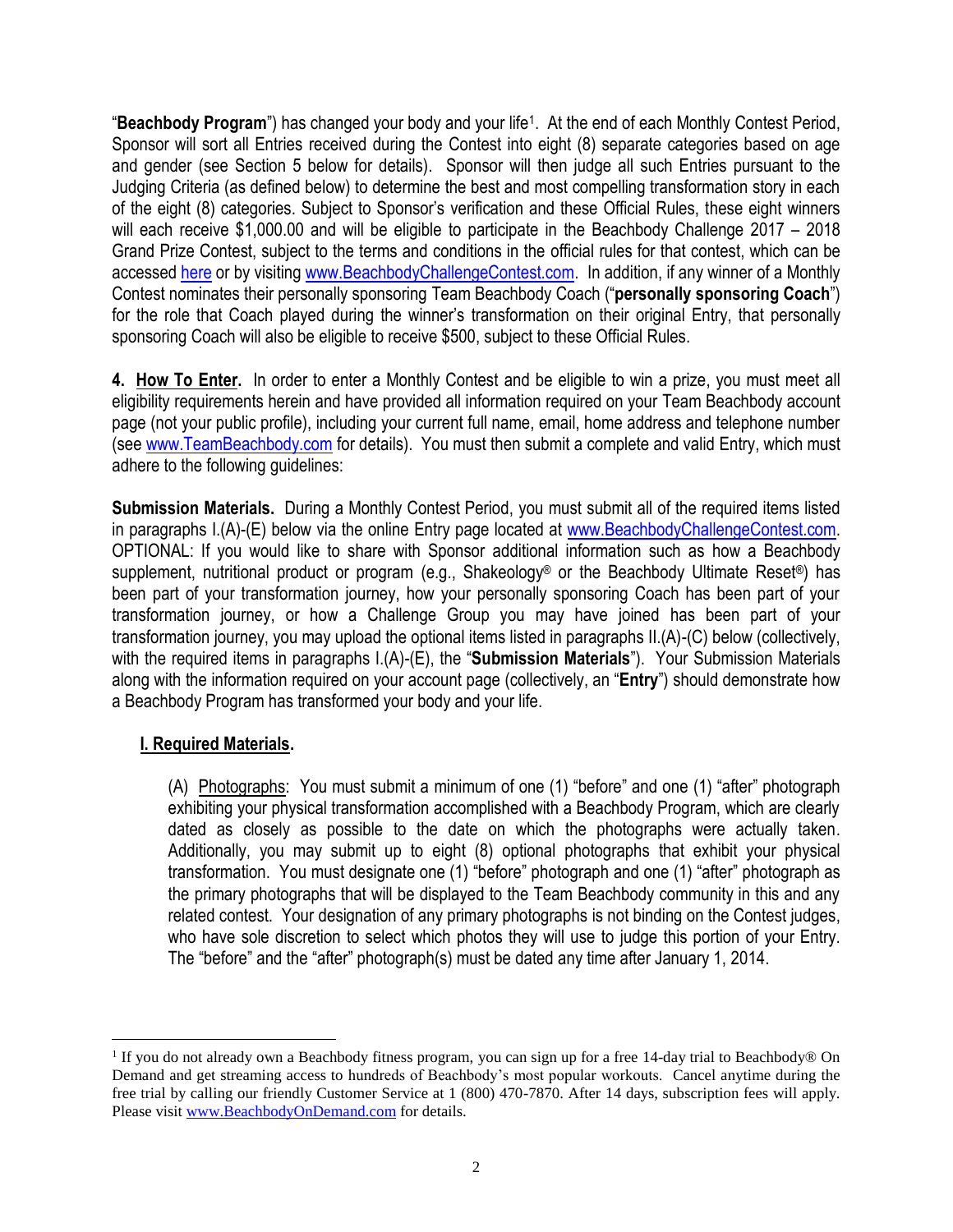(B) Essay Questions: You must answer each of the mandatory essay questions contained on the entry form. Answers to each of the questions must range from approximately two words to one thousand characters of text, be written by you in the English or Spanish languages, and be original to you. To the extent your response to any essay question is submitted in the Spanish language, it will be translated by Sponsor into English prior to being considered by the judges. Contestants may not challenge or dispute Sponsor's translations. Essay answers should be expressive, descriptive, and responsive. The questions will include inquiries related to your physical and emotional condition before beginning a Beachbody Program, the challenges you faced before starting the program, the reason(s) that inspired you to change your body and your life, what you liked about your experience with the Beachbody Program, how the Beachbody Program changed your body and your life, and your most proud achievement stemming from your use of the Beachbody Program.

(C) Personal Statistics: You must submit your height and your "before" and "after" weight. You may optionally submit additional personal statistics specific to your transformation such as your "before" and "after" body fat percentage, chest, waist and hip measurements, cholesterol and blood pressure levels, but these materials will not be considered for judging purposes. All "before" statistics, including weight, must be dated on or after January 1, 2014.

(D) Personally Sponsoring Coach Question: You must answer a single question about whether your personally sponsoring Coach assisted you and/or was integral in your transformation process, and you must respond with either a "yes" or "no."

(E) Challenge Group Question: You must answer a single question about whether you participated in a Challenge Group, and you must respond with either a "yes" or "no."

**II. Optional Materials.** In addition to the required materials, you may answer any or all of the following four (4) optional essay questions below. Your answer to each question (i) may be as brief as you'd like, but may not be more than one thousand characters of text, (ii) must be written by you in the English or Spanish language, (iii) must be original to you, and (iv) should be expressive, descriptive and responsive.

(A) You may answer an optional essay question relating to how your personally sponsoring Coach helped you achieve your transformation.

(B) You may answer an optional essay question relating to how a Beachbody supplement or nutritional product or program has helped you during your transformation journey, including what impact the Beachbody supplement or nutritional product or program has had on your health and your life.

(C) You may answer an optional essay question relating to how your participation in a Beachbody Challenge Group helped you to achieve your transformation.

(D) You may answer an optional essay question relating to your experience with Beachbody On Demand and the role it played in your transformation, if applicable.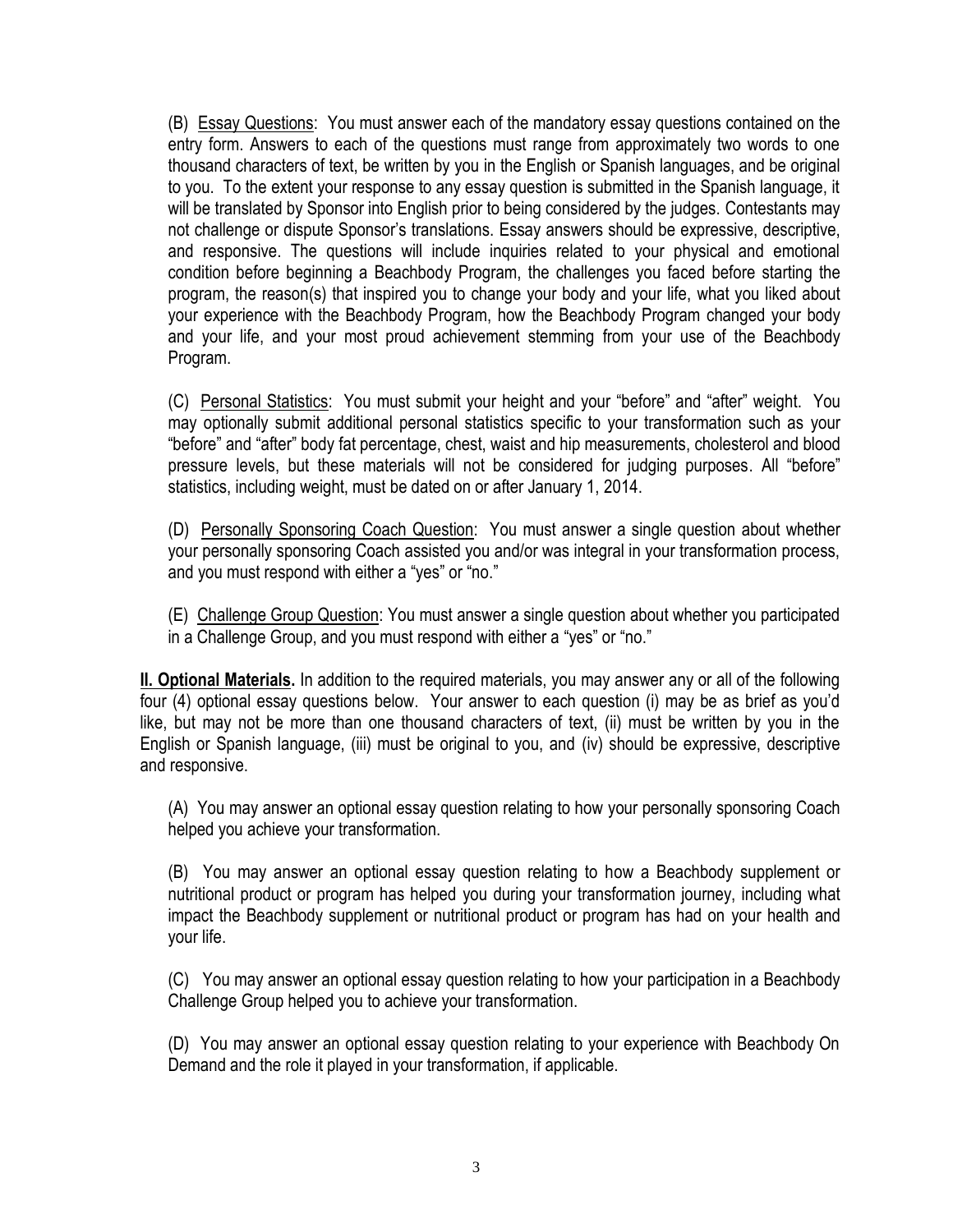**Photograph and Essay Question Requirements.** Photographs should be of the best quality possible, as image quality is considered part of the Judging Criteria. To the extent possible, the "before" and "after" photographs should be similarly posed or be composed so that the nature and extent of your physical transformation is evident. Photographs must, to the extent possible, be of you alone with no other human subjects. You must own the rights to all photographs and essay question answers submitted as part of your Entry and you must have full authority to grant or dispose of such rights at all times, including at the time of entry and at the time any prize may be awarded. Photographs may not be retouched, enhanced, or modified in any way from the originals. Any essay question answers submitted must be original to you and must not be in any way copied, plagiarized, or taken from any other work. Sponsor reserves the right to disqualify any Entry that includes photographs, essays or other materials that are deemed, at Sponsor's sole discretion, to violate the rights of any third party, or that contain any content that is lewd, pornographic, false, doctored, enhanced, offensive, or inappropriate in any manner. All Entries become the property of Sponsor and will not be acknowledged or returned.

**Persons whose appearance or fitness or health transformation is, in whole or in part, the result of non-medically necessary plastic/cosmetic surgery, liposuction, steroids, human growth hormone, or any unnatural method of body enhancement or weight reduction of any kind are not eligible to enter and any such entries may be disqualified, in Sponsor's sole and absolute discretion. In addition, persons whose fitness or health transformation is not at least substantially related to the use of Beachbody Programs, supplements or other nutritional products may be disqualified, in Sponsor's sole and absolute discretion.**

**Entry Limits.** Limit one (1) Entry per individual during any Monthly Contest Period. It is your responsibility to update your Team Beachbody profile contact information as necessary. Entries are cumulative, meaning that each valid Entry will be eligible for judging in subsequent Monthly Contests; *provided, however,* that a Contestant may only win one (1) Monthly Contest during the overall Contest Period.

| 5. How Will the Entries Be Judged? At the conclusion of each Monthly Contest Period, Sponsor will sort |  |
|--------------------------------------------------------------------------------------------------------|--|
| all Entries received during the Contest into the following eight (8) categories:                       |  |

| Women       | Men         |
|-------------|-------------|
| $18 - 29$   | $18 - 29$   |
| $30 - 39$   | $30 - 39$   |
| $40 - 49$   | $40 - 49$   |
| 50 and over | 50 and over |

On or around the first Monday of the calendar month immediately following each Monthly Contest Period (e.g., on or about the first Monday of May 2017 for the April 2017 Monthly Contest), Sponsor will judge all valid Entries pursuant to the Judging Criteria herein, and in its sole discretion will determine the best and most compelling transformation story in each of the eight (8) categories, each of which will be deemed a potential winner for that Monthly Contest. Sponsor, whose decisions are final on all matters relating to all Contest, will judge the Entries based on the following criteria ("**Judging Criteria**"):

Photographs (50%): The overall transformation of a Contestant's appearance shall constitute twenty-five percent (25%) of the overall judging score, and the quality of the photographic image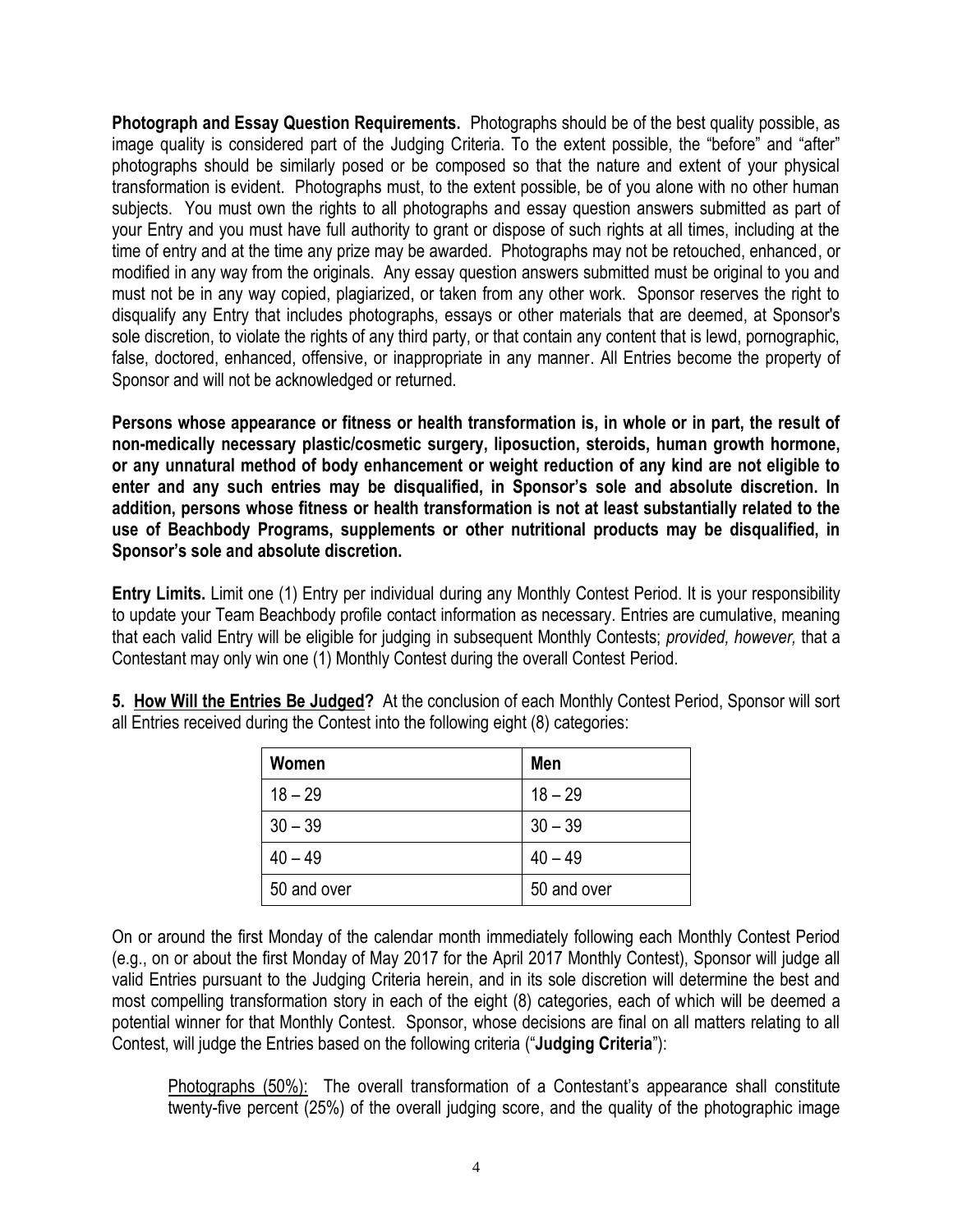shall constitute an additional twenty-five percent (25%) of the overall judging score, for a total of fifty percent (50%) of the overall judging score.

Statistics (25%): The overall healthiest transformation result as evidenced by statistical changes (including weight loss, muscle gain, and measurements) shall constitute twenty-five percent (25%) of the overall judging score.

**Essay Question Answers (25%):** The essay answers will be judged on the inspirational nature of a contestant's true and unique transformation story, as well as the originality, creativity, expressiveness and compelling nature of the contestant's description of the transformation process and how the transformation and the transformation process impacted the contestant's life. The essay answer score shall be based on (a) the compelling nature of the essay question answers, regimens maintained, and/or any dietary changes made, and (b) the inspirational nature of the essay question answers, including discussion of a contestant's personal transformation journey, any obstacles the contestant may have overcome, and the achievement the contestant is most proud of. The essay question answers shall constitute twenty-five percent (25%) of the overall judging score.

**Tie Breaker.** In the unlikely event of a tie in a Monthly Contest, the potential winner(s) will be selected based on the highest ranking combined "Photographs" score. If there is still a tie, the potential winner(s) will be selected based on the highest ranking "Essay Question Answers" score.

**6. Winner Announcement; Notification; Requirements.** On or around the third Tuesday following the conclusion of each Monthly Contest Period (e.g., May 16, 2017 for the April Monthly Contest) Sponsor will announce the potential winners for that Monthly Contest via Sponsor's official websites, Facebook, Instagram, and Twitter pages. Sponsor reserves the right to announce the potential winners at earlier or later dates. Each potential prize winner will be notified by Sponsor on or around the date of announcement via email or by telephone. You acknowledge and grant Sponsor the ability in its sole discretion to announce your name and any identifiable information on its Facebook page, Instagram page, Twitter page, websites, the BodyBoard app, or in any other form of public communication. Each potential prize winner (including potential winners of the personally sponsoring Coach prize) will be required to sign and return, within seven (7) days of notification or attempted notification, an Affidavit of Eligibility, a Liability Waiver, a W-9 Form (or other appropriate tax form based on prize winner's place of residence) and where allowable, a Publicity Release (collectively, the "**Releases**"). These Releases will require the prize winner to furnish his/her Social Security Number for the sole purpose of tax reporting, as required by law. If a potential winner fails to sign and return the Releases within the required time period, or if attempted delivery of their prize is rejected, refused, or otherwise fails for any reason beyond Sponsor's control, then the potential winner's prize will be forfeited and, at Sponsor's sole discretion, retained by Sponsor or awarded to an alternate potential Monthly Contest winner receiving the next highest score pursuant to the Judging Criteria. It is solely the responsibility of each contestant to make sure his/her account information is accurate and current. The prize will be awarded within approximately forty-five (45) days after winner verification.

Verification of Potential Winners: All potential winners are subject to verification by Sponsor, whose decisions are final and binding in all matters related to the Contest. A contestant or personally sponsoring Team Beachbody Coach is not a winner of any prize unless and until eligibility has been verified and contestant or personally sponsoring Team Beachbody Coach has been notified that verification is complete.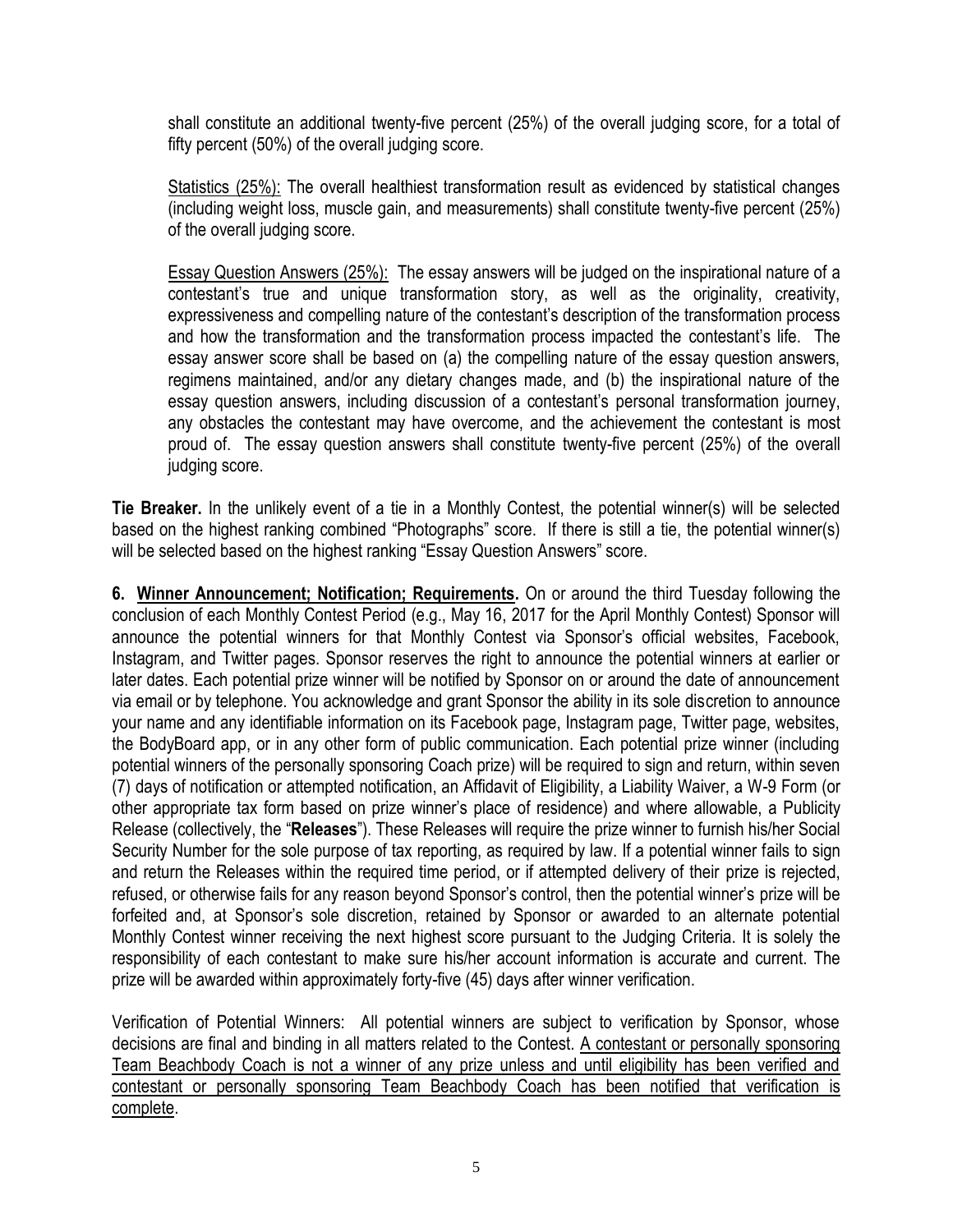**7. Prizes.** Subject to these Official Rules and Sponsor's application of the Judging Criteria, the prizes are as follows:

**7.1 Monthly Contest Prize.** A total of eight (8) contestants in each Monthly Contest—one in each of the categories set forth in Section 5 above—will each be awarded a prize consisting of \$1,000.00.

**7.2 Eligibility for the Beachbody Challenge 2017 – 2018 Grand Prize Contest.** All Monthly Contest winners will be automatically eligible for entry in the Beachbody Challenge 2017 – 2018 Grand Prize Contest, subject to the terms and conditions in the official rules for that contest, which can be accessed [here](http://www.beachbodychallengecontest.com/) or by visiting [www.BeachbodyChallengeContest.com.](http://www.beachbodychallengecontest.com/)

**7.3 Optional Personally Sponsoring Coach Awards.** In the event that a winning contestant has responded in the affirmative to the required essay question regarding his/her personally sponsoring Coach, that personally sponsoring Coach will receive a prize of \$500.00, subject to Sponsor's verification (in the event the winning contestant has changed his or her personally sponsoring Coach between the time of entry and the prize award, the individual who was the winning contestant's personally sponsoring Coach at the time of entry will win this prize). In order to receive this prize, the personally sponsoring Coach must be current with all Coach Business Service Fees, in good standing, and in compliance with the Independent Team Beachbody Coach Policies and Procedures at all times during the Contest Period and at the time any potential prize is awarded.

All prices are in U.S. Dollars. Prizes are not assignable or transferable. No exchanges and no substitutions are permitted. Any other incidental expenses relating to the prizes not specified herein are the winner's sole responsibility. Prize winners are solely responsible, at their own costs, for all matters relating to the prize, including but not limited to all federal, state and local taxes. It is the sole responsibility of each prize winner to seek independent counsel regarding tax implications. Other restrictions may apply. Sponsor will not replace any lost, stolen or undeliverable prizes. You agree to reimburse Sponsor for any prize fraudulently obtained by you. Entering and/or participating in the Contest constitutes your consent to have your Entry and Submission Materials, including all photos, statistics, essay answers and other materials, posted for the entire Beachbody community for review and voting in the Grand Prize Contest if you are a Monthly Contest winner.

**8. Release.** By participating in the Contest and the Beachbody Challenge 2017 – 2018 in any way, uploading or making any Entry for consideration, or taking receipt of or using any prize that may be awarded, you agree to release and hold harmless Sponsor, Team Beachbody, and their respective subsidiaries, affiliates, suppliers, distributors, advertising/promotion agencies, and prize suppliers, and each of their respective parent companies and each such company's officers, directors, employees, and agents (collectively, the "**Released Parties**") from and against any claim or cause of action, including, but not limited to, personal injury, death, or damage to or loss of property or privacy arising out of participation in the Contest, any posting online or otherwise of any part of your Entry for voting or otherwise, and/or receipt or use or misuse of any prize that may be awarded.

**9. Your Content; License.** By uploading or submitting any Entry, including any information, text, images, audio, video and any other content (collectively, "**Your Content**") and otherwise entering the Contest, you represent that (a) the Entry and Your Content is truthful, original to you and does not contain any material that would defame or otherwise violate or infringe upon the rights of any third party, including any patent,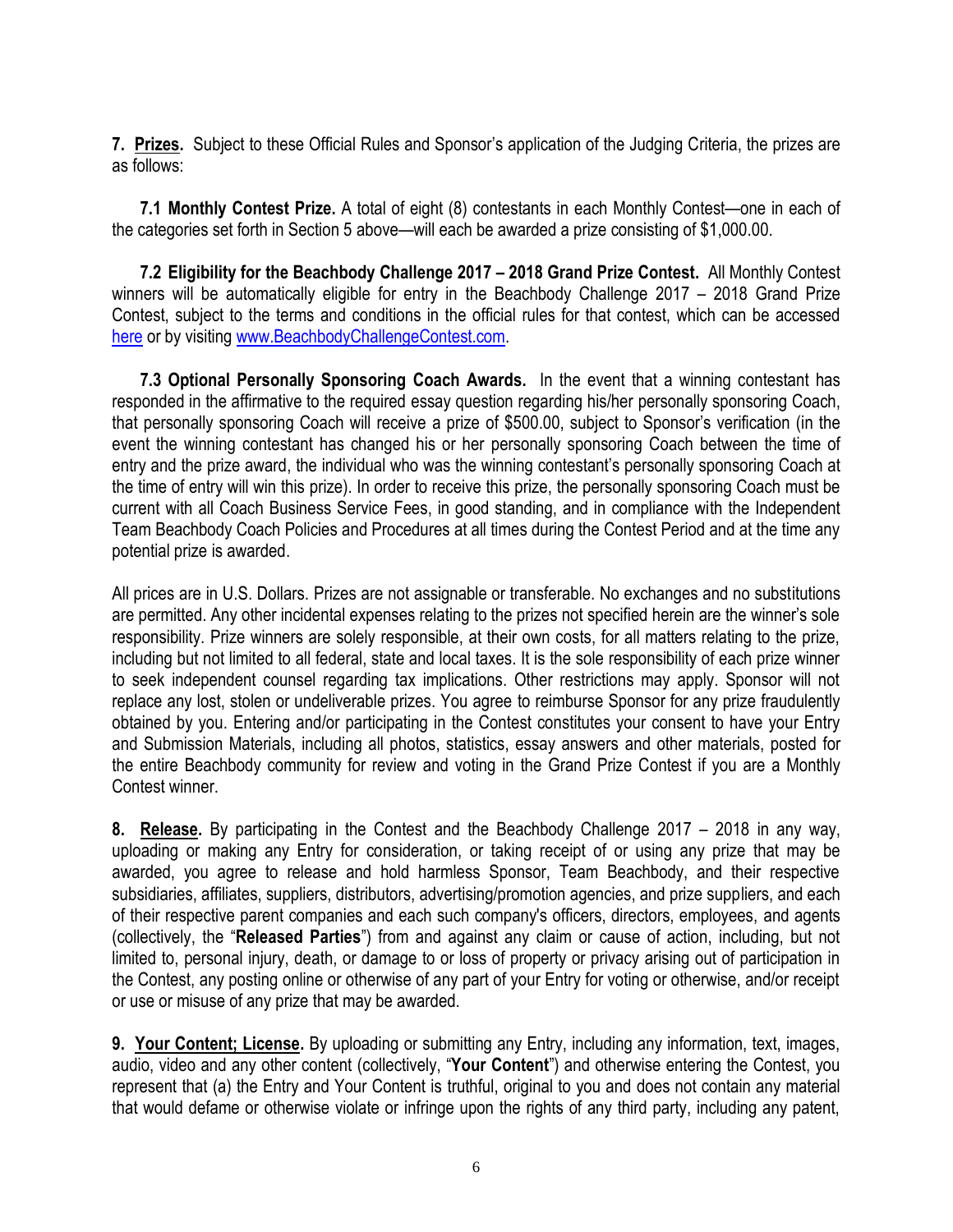trademark, publicity, privacy, moral, trade secret, copyright and/or other proprietary rights, and does not violate any applicable federal, state or local laws or ordinances, (b) you own or have the necessary licenses, rights, consents and permissions to use and allow the use of the Entry and Your Content, including any and all patent, trademark, publicity, privacy, moral, trade secret, copyright, and/or other proprietary rights therein, and (c) you have the written consent, release, and/or permission of each and every identifiable person in the Entry and Your Content to use such person's name or likeness in the Entry and Your Content for the uses contemplated herein. You represent that you have not copied or in any way taken any of the Entry or Your Content from any third party.

Further, by making or submitting any Entry and Your Content, you expressly grant the Released Parties a perpetual, worldwide, royalty-free, sublicensable, and transferrable right and license to host, store, modify, use, distribute, reproduce, excerpt, adapt, prepare derivative works of, publicly perform and display, publish, and make any other use of your Entry and Your Content in any and all media now known or hereinafter devised, as determined by Sponsor in its sole discretion. This includes, but is not limited to, the right and license to modify, use, distribute, reproduce, excerpt, adapt, prepare derivative works of, publicly perform and display, publish and make any other use of the Entry and Your Content and all aspects thereof: (a) in and in connection with any product, recording, video, advertisement, infomercial, or any advertising or promotional material; and (b) on Beachbody.com, TeamBeachbody.com, or any other website or webpage owned, operated by or related to Sponsor. You grant Sponsor the right and license to use the Entry and Your Content and all aspects thereof, as set forth herein, in any way Sponsor determines whether with or without providing any attribution or compensation to you, except where prohibited by law. Notwithstanding the foregoing, you expressly acknowledge and agree that nothing herein shall require Sponsor to utilize any portion of Your Content. You agree to indemnify the Released Parties from and against all third party trademark, copyright, intellectual property, right of publicity or other claims arising out of the use of the Entry and Your Content.

**10. Publicity; Marketing.** Except where prohibited by law, your participation in the Contest and the Beachbody Challenge 2017 – 2018 constitutes your express and irrevocable consent to Sponsor's and its agents' worldwide use of Your Content, including without limitation your name, likeness, photographs, essay question answers, voice, opinions, biographical details and any other information you may submit or Sponsor may obtain in connection with your Entry for promotional, marketing and trade purposes in any and all media now known or hereafter discovered, without further payment or consideration; including, without limitation, placement on the Beachbody Challenge website and creation of promotional videos featuring the winners or Contestants. In addition, except where prohibited, participation in any part of the Contest and the Beachbody Challenge 2017-2018 constitutes your consent to Sponsor contacting you at a later date to inquire further and potentially gain more information about your transformation story. Further, as outlined above, participation in any part of the Contest constitutes your consent to have your Entry and Your Content, including all photos, video, statistics, essays or other materials, submitted to the Beachbody or Team Beachbody community for review and voting in the Beachbody Challenge 2017-2018 Grand Prize contest if you are determined to be a winner of a prize in any Monthly Contest. You expressly acknowledge and agree that your Entry and Your Content will be accessible by others and that there is no confidentiality or privacy with respect to your Entry or Your Content. In addition, the information provided by you in your Entry may be used by Sponsor for the purpose of delivering its products and services, to inform you of other products or services available, or to contact you about your opinion of current and new products and services that may be offered. We may use your contact information in order to send you promotional emails, postal mail or other communications regarding products or services we may offer. Please see our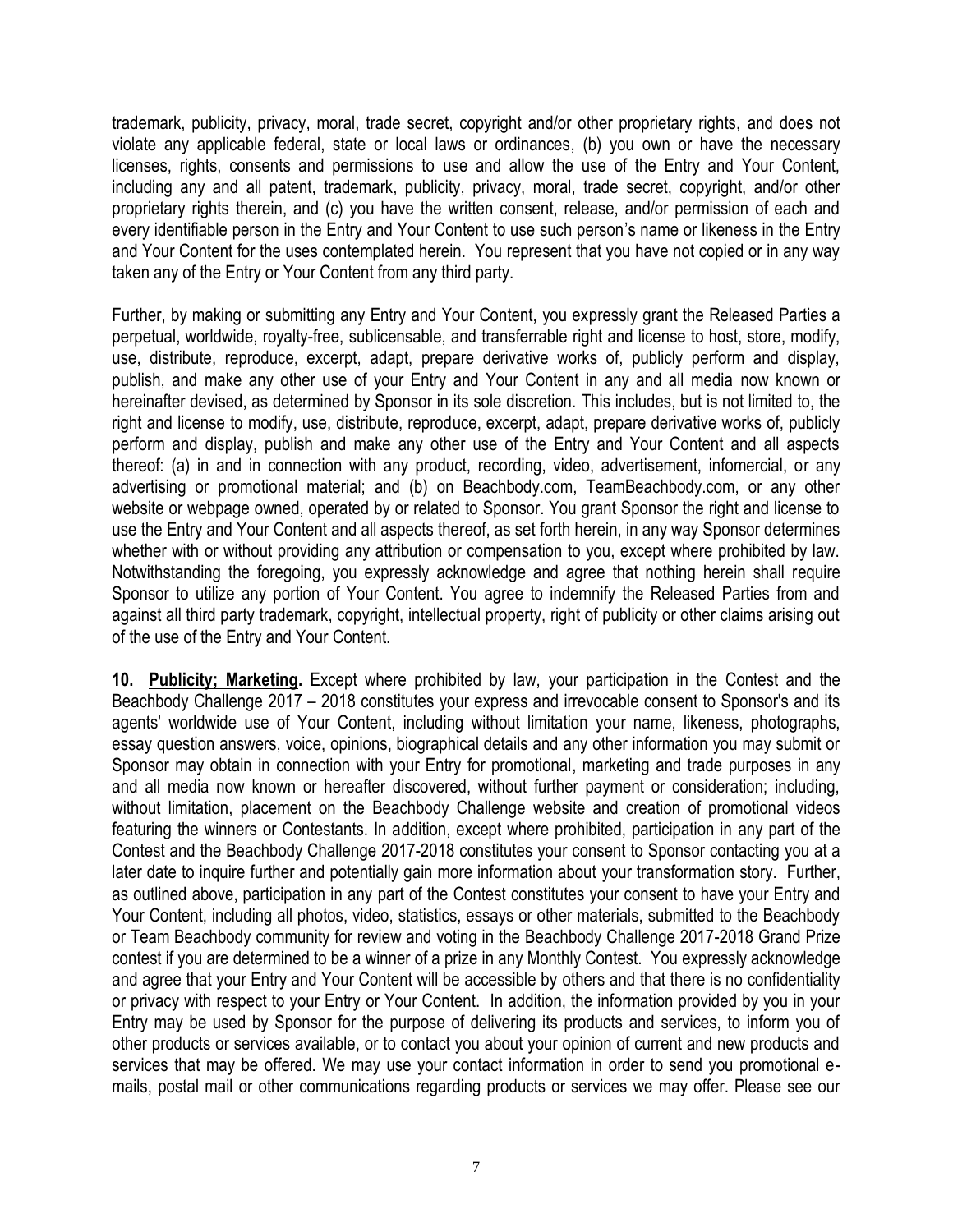Privacy Policy found at the bottom of our websites for more information about how we may use your information.

**11. General Conditions.** Winning or accepting any prize that may be awarded in the Contest is contingent upon fulfilling all tax, regulatory, and legal obligations (including completion of any forms required in connection therewith) and any other requirements set forth in these Official Rules, which shall all be at Contestant's sole obligation. Winners are solely responsible for any and all state, local, and federal taxes and subject to all applicable federal, state, and local laws and regulations. Void in any country outside of the United States of America and Canada, in Quebec, and where prohibited by law. The submitting of an Entry confirms your full and unconditional agreement to these Official Rules and Sponsor's decisions, which are final and binding in all matters related to the Contest. Winning a prize is contingent upon fulfilling all requirements set forth herein. Sponsor reserves the right to cancel, suspend, and/or modify the Contest and/or extend or delay the submission periods, judging periods, winner announcements or any part of thereof for any reason, due to force majeure (e.g. an act of war or terror), or if any other factor beyond Sponsor's reasonable control impairs the integrity or proper functioning of the Contest in any manner, or for any reason related to the administration of the Contest, as determined by Sponsor in its sole discretion. In the event the Contest is not capable of running as planned, including due to infection by computer virus or bugs, tampering, unauthorized intervention, fraud, technical failures, or any other causes beyond the control of Sponsor, which corrupt or affect the operation, administration, security, fairness, integrity or proper conduct of the Contest, Sponsor may, in its sole and absolute discretion and without any fault or liability, void any suspect entries and (a) cancel the Contest; (b) modify the Contest or suspend the Contest to address the impairment and then resume the Contest in a manner that best conforms to the spirit of these Official Rules; and/or (c) award the prize from among the eligible, non-suspect Entries received up to the time of the impairment in accordance with the criteria in these Official Rules. Sponsor reserves the right in its sole discretion to disqualify any individual it finds to be involved with tampering with the Entry process or the operation of the Contest, or to be acting in violation of these Official Rules or any other Sponsor promotion, or in an unsportsmanlike or disruptive manner. Sponsor's failure to enforce any provision or term of these Official Rules shall not constitute a waiver of that provision or any other provision herein.

**12. Limitations of Liability.** You recognize and agree that the Released Parties are not responsible for: (1) any injury to you or any other party, and any other personal or property damage that may be caused or that may occur as a result of your attempting to create the Submission Materials; (2) any incorrect or inaccurate information, whether caused by you or another contestant, printing errors, or by any of the equipment or programming associated with or utilized in the Contest; (3) technical failures of any kind, including, but not limited to, malfunctions, interruptions, or disconnections in phone lines, cable connections, or network hardware or software; (4) technical or human error which may occur in the administration of the Contest or the processing of entries, prize notification, and/or winner confirmation; (5) any lost, late, delayed, corrupted, undelivered, or undeliverable Entry or prize notification; or (6) any injury or damage to persons or property which may be caused, directly or indirectly, in whole or in part, from your participation in the Contest, or receipt or use or misuse of any prize that may be awarded. If for any reason an Entry is confirmed to have been erroneously deleted, lost, or otherwise destroyed or corrupted, Contestant's sole remedy is another Entry in the Contest, provided that if it is not possible to award another Entry due to discontinuance of the Contest, none shall be awarded.

BY PARTICIPATING IN THE CONTEST, YOU AGREE THAT THE RELEASED PARTIES WILL NOT BE RESPONSIBLE OR LIABLE FOR ANY INJURIES, DAMAGES, OR LOSSES OF ANY KIND, AND IN NO